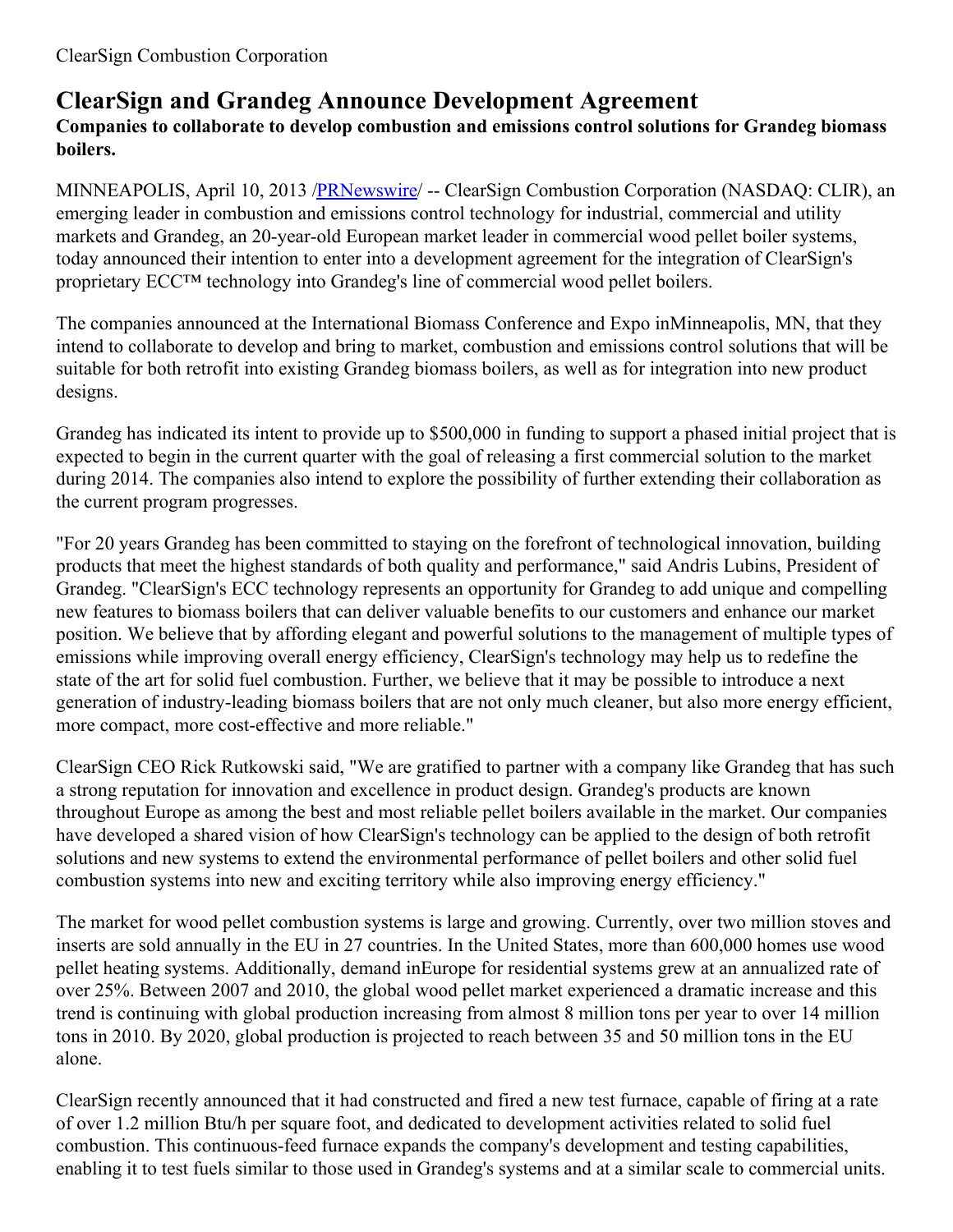"The clean and efficient combustion of solid fuels has far reaching implications that relate not only to biomass boilers and heaters, but also to the operation of many types of industrial heaters, waste-to-energy (WTE) systems, and coal-fired power plants," Rutkowski commented. "We are actively exploring significant business opportunities with prospective partners and customers across these market segments with a common interest in solid fuel combustion. In order to facilitate the pace of commercialization going forward, we have also aligned ourselves with several of the most respected research institutions in the field of solid fuel combustion whose resources and capabilities complement and extend our own."

"What is especially promising about our work with solid fuels is that the dominant model for emissions control is the use of post-combustion or after treatment systems that try to trap, filter or scrub the waste out of the exhaust gases. Our goal is to prevent or inhibit the formation of pollutants by better controlling the combustion process itself. If we're successful, we can reduce or eliminate the significant capital, operating and maintenance costs typically associated with after-treatment systems."

According to Rutkowski, the timing is good. There are, he says, major global challenges and corresponding opportunities associated with the use of solid fuels. In the US, coal remains a major source of power generation by electric utilities despite strong growth in the use of natural gas. However, system operators are facing the introduction of new EPA regulations such as MACT (Maximum Achievable Control Technology) and MATS (Mercury and Air Toxics Standards), that govern emissions of multiple pollutants including ultrafine particulate matter (PM 2.5), NOx and CO, with rapidly approaching compliance deadlines in the next 18 months to two years.

In China, coal is the primary source of thermal energy for both power generation and industrial processes, but its pervasive use there is a key contributor to critical air quality challenges including persistently hazardous levels of particulate matter and PM 2.5.

"We believe that ClearSign's ECC™ technology may enable a powerful and cost-effective set of solutions to address a broad range of fundamental challenges associated with solid fuel combustion," Rutkowski said. "It's pretty humbling to think that if we are successful, not only can we deliver tremendous economic value, but that our technology may fundamentally improve the quality of life for many millions of people."

Comprising multiple fuel types including so-called "opportunity fuels" such as biomass, municipal solid waste (MSW) and tire-derived fuels (TDF), solid fuel combustion faces several common issues.

According to ClearSign CTO, Joe Colannino, combustion of solid fuels is especially complex, owing to its highly variable nature. These variations include differences in chemical and physical composition, moisture content, and other characteristics.

"All of this variation means that it's harder to get uniform mixing or uniform heat distribution," explained Colannino "and that's why you tend to see multiple kinds of emissions from solid fuel.

"However, our early testing has shown that in the presence of a pulsed electrostatic field we can achieve dramatic reductions in particulate matter, carbon monoxide (CO), and total hydrocarbons and that we can distribute temperature more uniformly, improve flame patterns and reduce hot spots.

"We have also used patent-pending electrode configurations to shape and shorten flames and to anchor them at ever larger scales. These experiments were conducted using methane and propane, but with slower flame types similar to those found in many industrial solid-fuel combustion systems. We have also conducted numerous experiments in which flame speed appears to be dramatically increased. These effects may prove very important for solid fuel combustion, because solid fuels actually burn in two phases with the evolved gases burning at a much faster initial rate than the residual solid or 'char' component of the fuel.